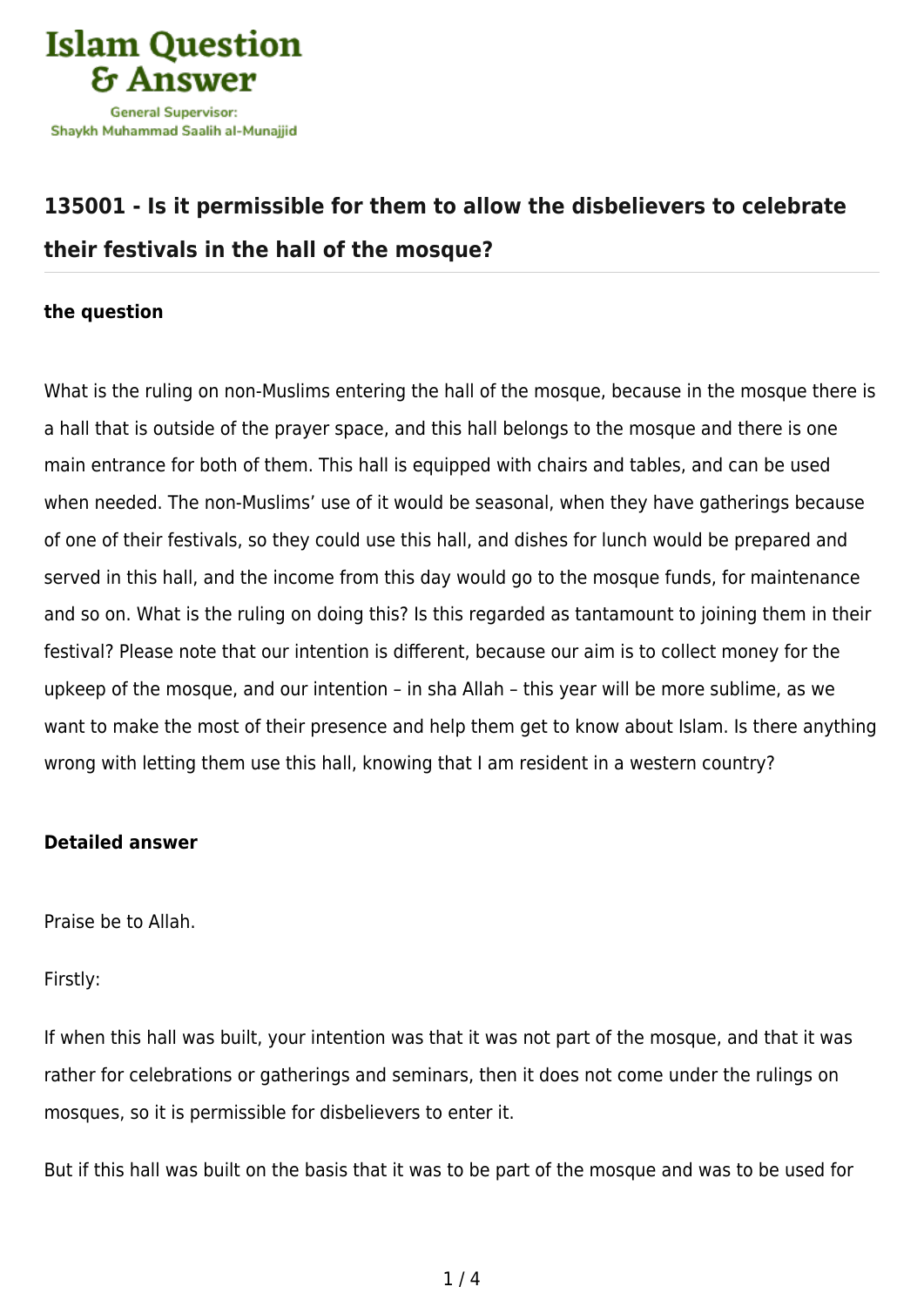

these celebrations and for prayer when needed, then it is part of the mosque, and it comes under the rulings on mosques.

Similarly, it comes under the rulings on mosques if you did not intend anything in particular when building it, but it was part of the structure of the mosque, or there was a wall enclosing it and the mosque.

The scholars of the Standing Committee for Issuing Fatwas said:

Whatever is within the wall of the mosque is part of the mosque and comes under the same rulings as the mosque. So the yard of the mosque is part of the mosque and the library of the mosque is part of the mosque, if each of them is enclosed within the wall of the mosque. End quote.

Shaykh 'Abd al-'Azeez ibn Baaz, Shaykh 'Abd al-'Azeez Aal ash-Shaykh, Shaykh 'Abdullah ibn Ghadyaan, Shaykh Saalih al-Fawzaan, Shaykh Bakr Abu Zayd

Fataawa al-Lajnah ad-Daa'imah, vol. 2 (5/234)

For more information, please see the answer to question no. [103136](https://islamqa.com/ar/answers/)

It is not permissible for a disbeliever to enter the mosque unless there is a need or an interest to be served by his entering it, such as if he enters it to listen to a lecture, or to drink water, and the like. This has been explained previously in the answers to questions no. [2192](https://islamqa.com/en/answers/2192) and [9444.](https://islamqa.com/en/answers/9444)

If the disbeliever is going to enter the mosque and commit some reprehensible actions, such as reckless mixing between men and women, or if women who are uncovered and adorned are going to enter, then it is not appropriate to be hesitant about prohibiting that.

If this hall comes under the same rulings as the mosque, then it is not permissible for the disbelievers to enter it in order to celebrate their festival, because there is no shar'i purpose to be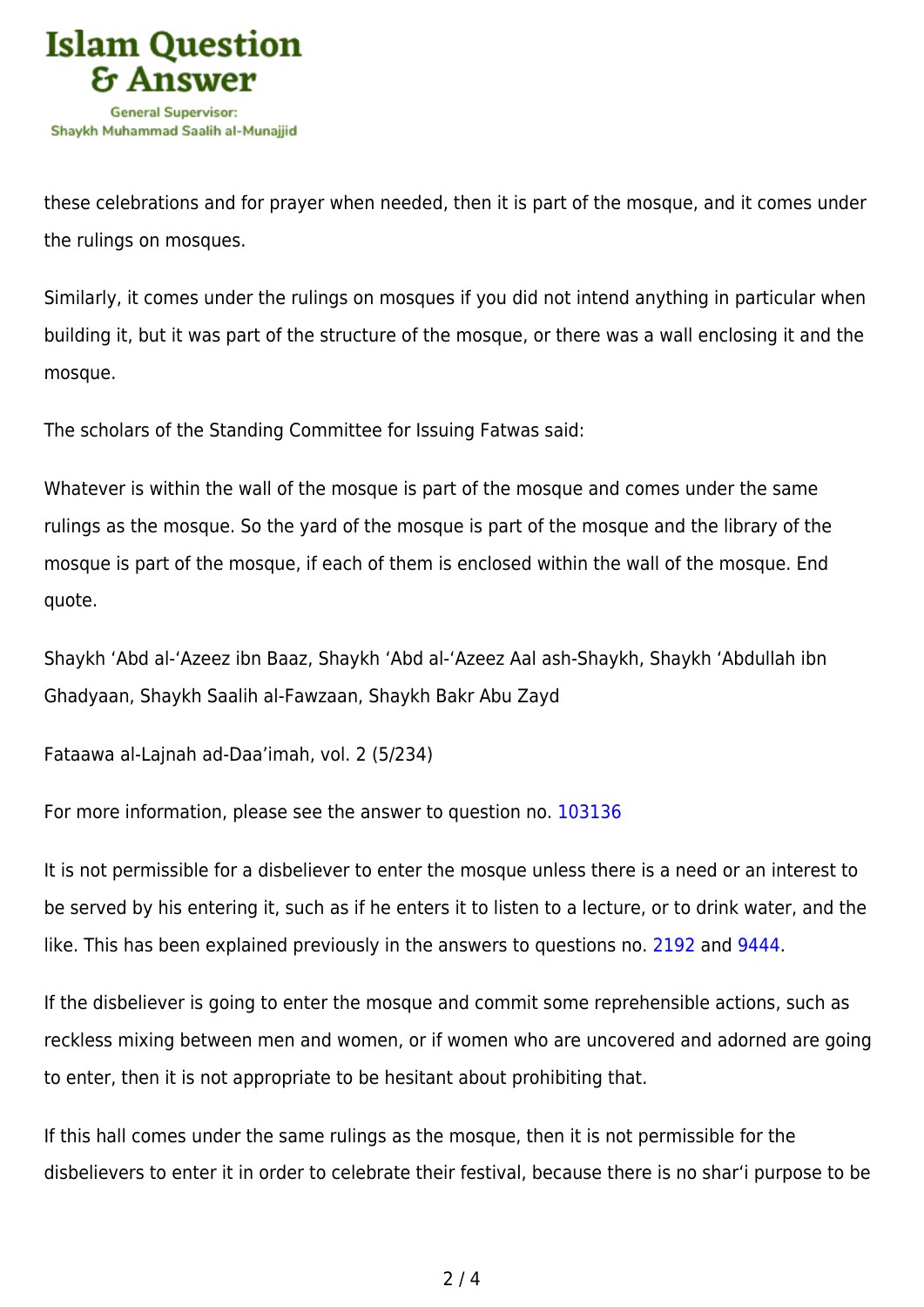

#### served by that.

It is not permissible to rent it to them or to anyone else, because mosques are not built for that purpose; rather they are built for the remembrance of Allah and the establishment of prayer. This is a second reason to disallow rental of the place to them.

Ibn al-Qaasim (may Allah have mercy on him) was asked: What do you think, if a man builds a mosque and rents it out to someone who will pray there? He said: This is not right in my opinion, because the mosques were not built to be rented out.

## Al-Mudawwanah (3/434)

## Secondly:

There is a third reason which dictates that it is not allowed for these people to enter this hall, whether it is part of the mosque or not, which is that they are entering it only for the purpose of celebrating their festival, and the festivals of the polytheists are false and invalid. It is not permissible for the Muslims to participate with them in that or to help them in doing so, because Allah, may He be exalted, says (interpretation of the meaning):

 "Help you one another in Al‑Birr and At‑Taqwa (virtue, righteousness and piety); but do not help one another in sin and transgression"

# [al-Maa'idah 5:2].

Al-Bayhaqi (19334) narrated from 'Umar ibn al-Khattaab (may Allah be pleased with him) that he said: "Avoid the enemies of Allah during their festivals."

Some of the early generation interpreted the words of Allah, may He be exalted, describing the slaves of the Most Gracious (interpretation of the meaning) "And those who do not witness falsehood" [al-Furqaan 25:72] as referring to the festivals of the mushrikeen.